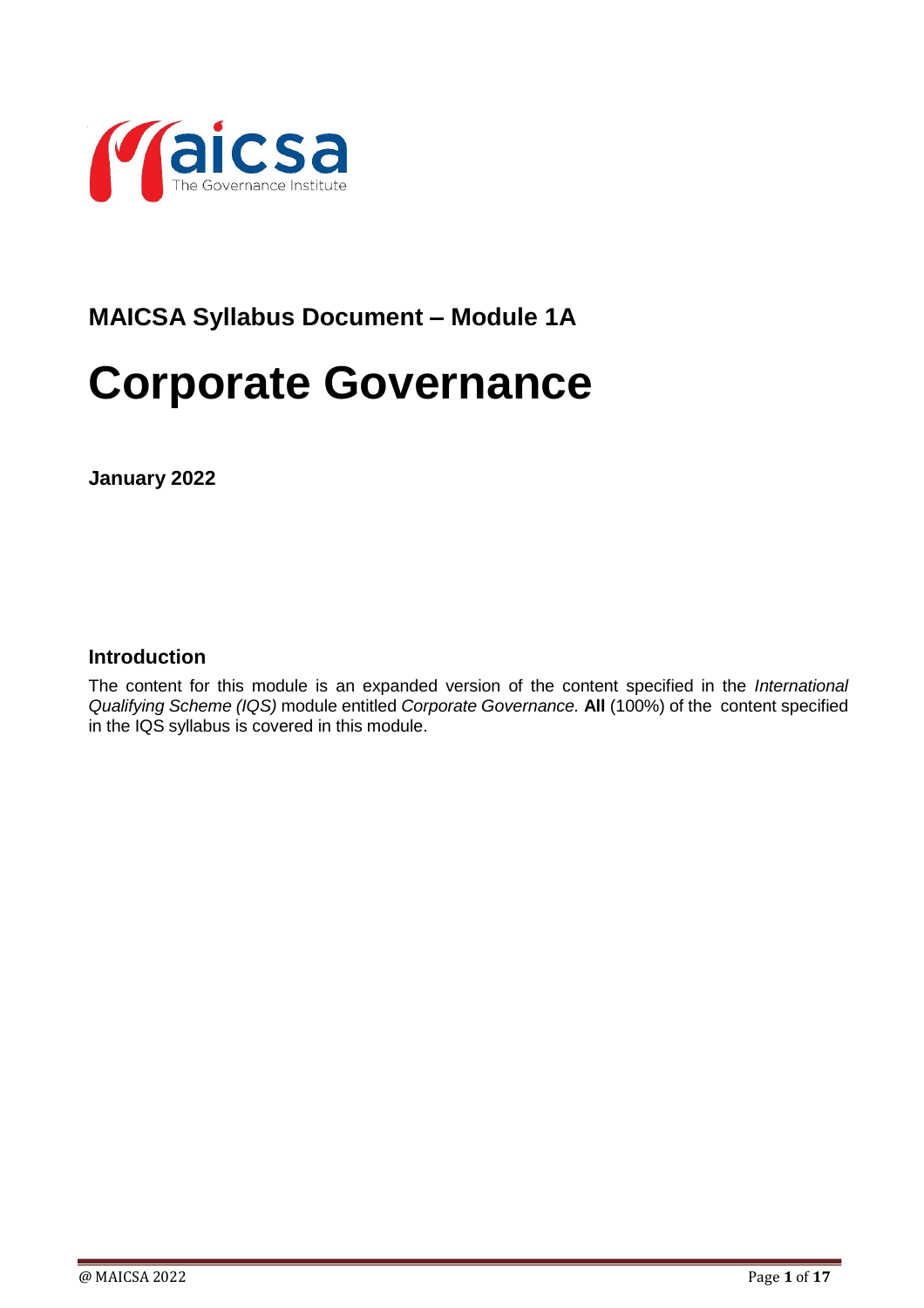# **Module 1A**

# **Corporate Governance**

Level: **6**

Module type: **Specialist Governance – Part One (Level 6) Programme**

Total hours study time: **200**

#### **Introduction**

The aim of this module is to provide advanced knowledge and key skills necessary for the company secretary or governance professional to act as chief adviser to the board and other stakeholders on best practice in corporate governance, and as the facilitator for systematic application across a wide range of organisations.

#### **Learning outcomes**

After successful completion of this module you should:

- 1 Be able to research and critically apply the growing global, regional and localinformation sources on corporate governance
- 2 Be able to advise on the duties of directors as well as the role, membership, composition and effectiveness of the board, within legal and regulatory frameworks and ethical standards.
- 3 Be able to apply the concepts of disclosure (including accountability, audit and transparency), corporate social responsibility and stakeholder engagement.
- 4 Be able to critically appraise and apply corporate governance principles and best practices in risk management for the board in the employing or client organisation.
- 5 Be able to exercise appropriate judgment in the use of professional knowledge and skills to the resolution of practical issues and problems in the proper governance of an organisation, including shareholder engagement and directors' remuneration.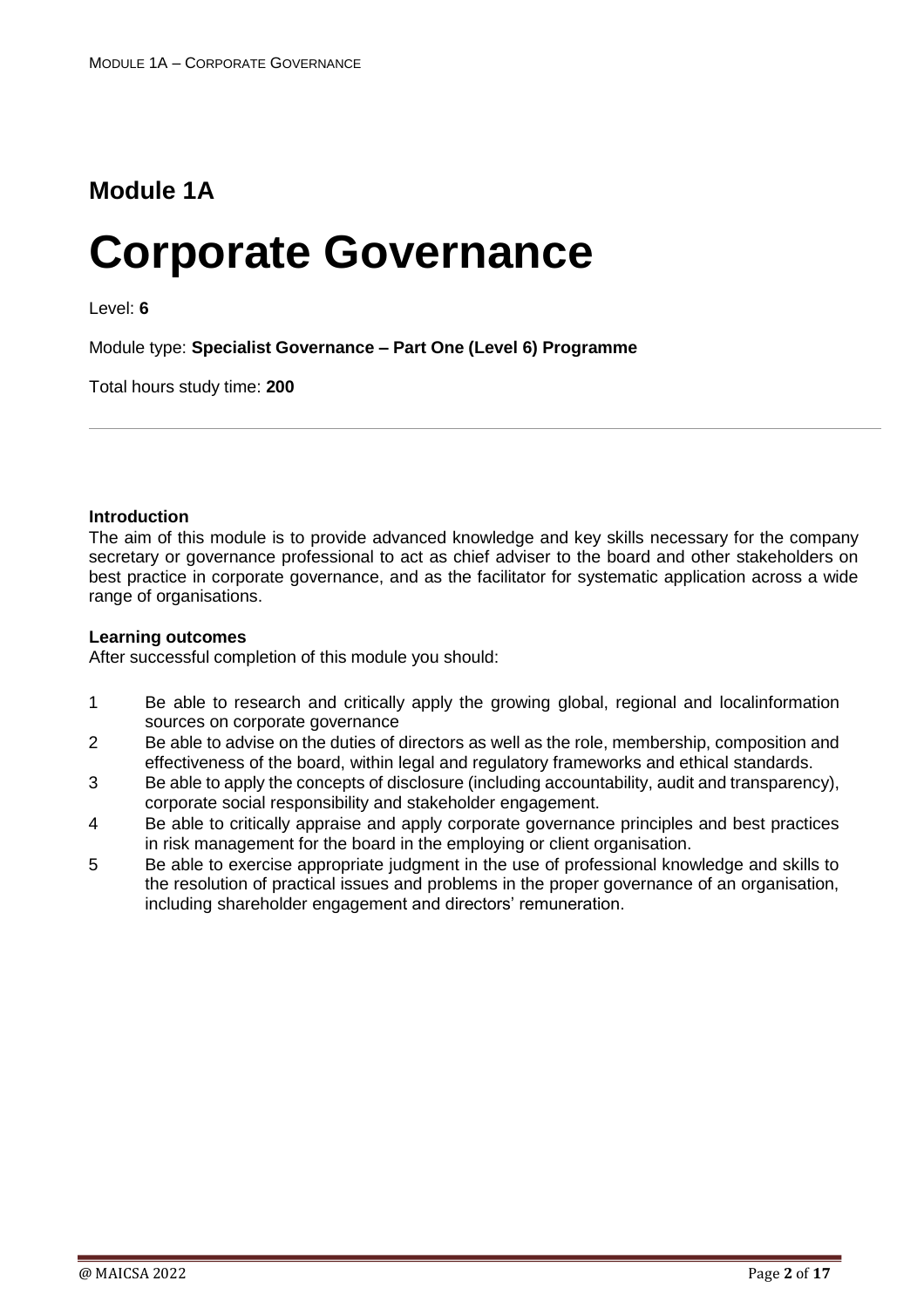### **Module content**

#### **Section A: Corporate governance – principles and issues**

*25% – 50 Learning hours*

*LO.1: Be able to research and critically apply the growing global, regional and local information sources on corporate governance*

*LO.5: Be able to exercise appropriate judgment in the use of professional knowledge and skills to the resolution of practical issues and problems in the proper governance of an organisation, including shareholder engagement and directors' remuneration.*

| <b>Topic area</b>   | <b>Exemplification</b>                                                                  |
|---------------------|-----------------------------------------------------------------------------------------|
| Definitions and     | Origins of the term corporate governance<br>$\bullet$                                   |
| issues in corporate | Definitions of corporate governance<br>$\bullet$                                        |
| governance          | Theories of corporate governance:<br>$\bullet$                                          |
|                     | shareholder primacy theory                                                              |
|                     | agency theory:                                                                          |
|                     | agency conflict                                                                         |
|                     | agency costs                                                                            |
|                     | stakeholder theory                                                                      |
|                     | Approaches to corporate governance:                                                     |
|                     | shareholder value approach                                                              |
|                     | stakeholder approach                                                                    |
|                     | inclusive stakeholder approach                                                          |
|                     | enlightened shareholder value approach                                                  |
|                     | convergence of approaches to corporate governance                                       |
|                     | Principles of corporate governance:                                                     |
|                     | responsibility                                                                          |
|                     | accountability                                                                          |
|                     | transparency                                                                            |
|                     | fairness                                                                                |
|                     | independence                                                                            |
|                     | Reputational management                                                                 |
|                     | The corporate governance framework:                                                     |
|                     | applicable laws, regulations, standards and codes                                       |
|                     | rules-based approach                                                                    |
|                     | principles-based approach                                                               |
|                     | hybrid approach                                                                         |
|                     | CARE approach                                                                           |
|                     | concepts of 'comply or else', 'comply or explain', 'apply or<br>explain an alternative' |
|                     | organisation's constitution                                                             |
|                     | structures                                                                              |
|                     | policies                                                                                |
|                     | procedures                                                                              |
|                     | Implementation of a governance framework:                                               |
|                     | the organisation's purpose                                                              |
|                     | assimilation of corporate governance practices                                          |
|                     | organisational success                                                                  |
|                     |                                                                                         |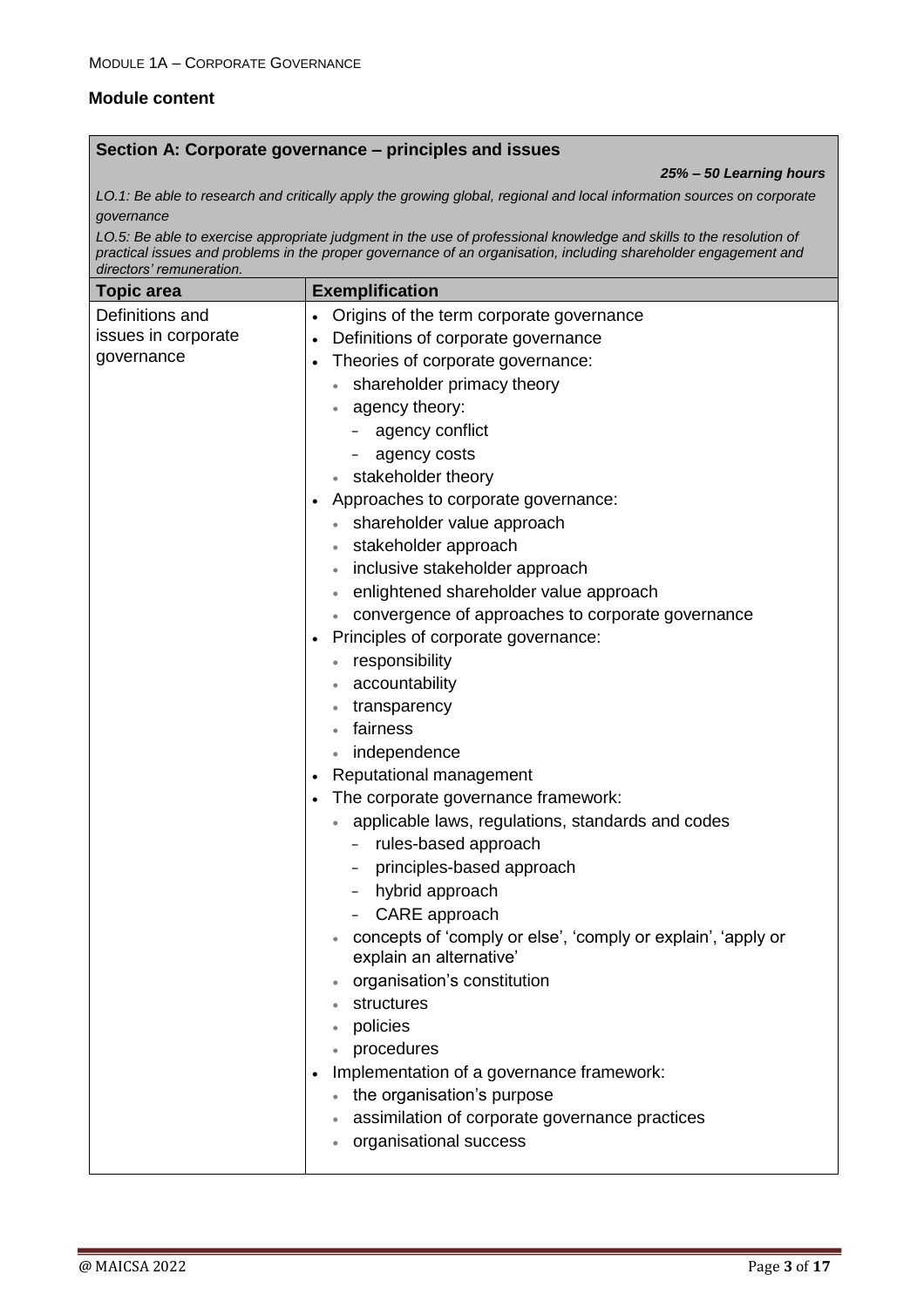| <b>Topic area</b>                                                            | <b>Exemplification</b>                                                                                                                                                                                                                                                                                                                                                                                                                                                                                                                                                                                                                                                                                                                                                                                                                                       |
|------------------------------------------------------------------------------|--------------------------------------------------------------------------------------------------------------------------------------------------------------------------------------------------------------------------------------------------------------------------------------------------------------------------------------------------------------------------------------------------------------------------------------------------------------------------------------------------------------------------------------------------------------------------------------------------------------------------------------------------------------------------------------------------------------------------------------------------------------------------------------------------------------------------------------------------------------|
| Definitions and issues in<br>corporate governance<br>(cont.)                 | The importance of adopting good corporate governance<br>$\bullet$<br>practices<br>Consequences of weak governance practices<br>Governance and management                                                                                                                                                                                                                                                                                                                                                                                                                                                                                                                                                                                                                                                                                                     |
| Corporate governance in<br>Malaysia                                          | History of corporate governance in the UK:<br>$\bullet$<br>The Cadbury Report to the Combined Code:<br>board of directors<br>non-executive directors<br>executive directors<br>audit committee<br>a 'going concern' statement<br>internal financial controls<br>History of corporate governance in Malaysia<br>Malaysian Code for Institutional Investor 2014 (MCII)<br>relevance of historic corporate governance developments<br>Malaysian Law and Governance:<br>Malaysian law and governance<br>Companies law<br>Capital Markets and Services Act 2007<br>Bursa Malaysia:<br>Main Market Listing Requirements of Bursa Malaysia<br>Securities Berhad ("Listing Requirements").<br>Disclosure and transparency rules (DTRs)<br>Malaysian Code on Corporate Governance<br>Bursa Malaysia Corporate Governance Guidelines<br><b>Guidance from Investors</b> |
| Role of the company<br>secretary/governance<br>professional in<br>governance | The company secretary and corporate governance<br>$\bullet$<br>The requirements for a company secretary:<br>Companies Act 2016<br>Malaysian Code on Corporate Governance<br>CGI guidance on the corporate governance role of the<br>company secretary<br>The role of the company secretary:<br>governance<br>statutory and regulatory compliance<br>advising the board and senior management<br>the board's communicator<br>additional responsibilities<br>The company secretary as the 'conscience of the<br>company'<br>The Company Secretary: Building trust through<br>governance                                                                                                                                                                                                                                                                        |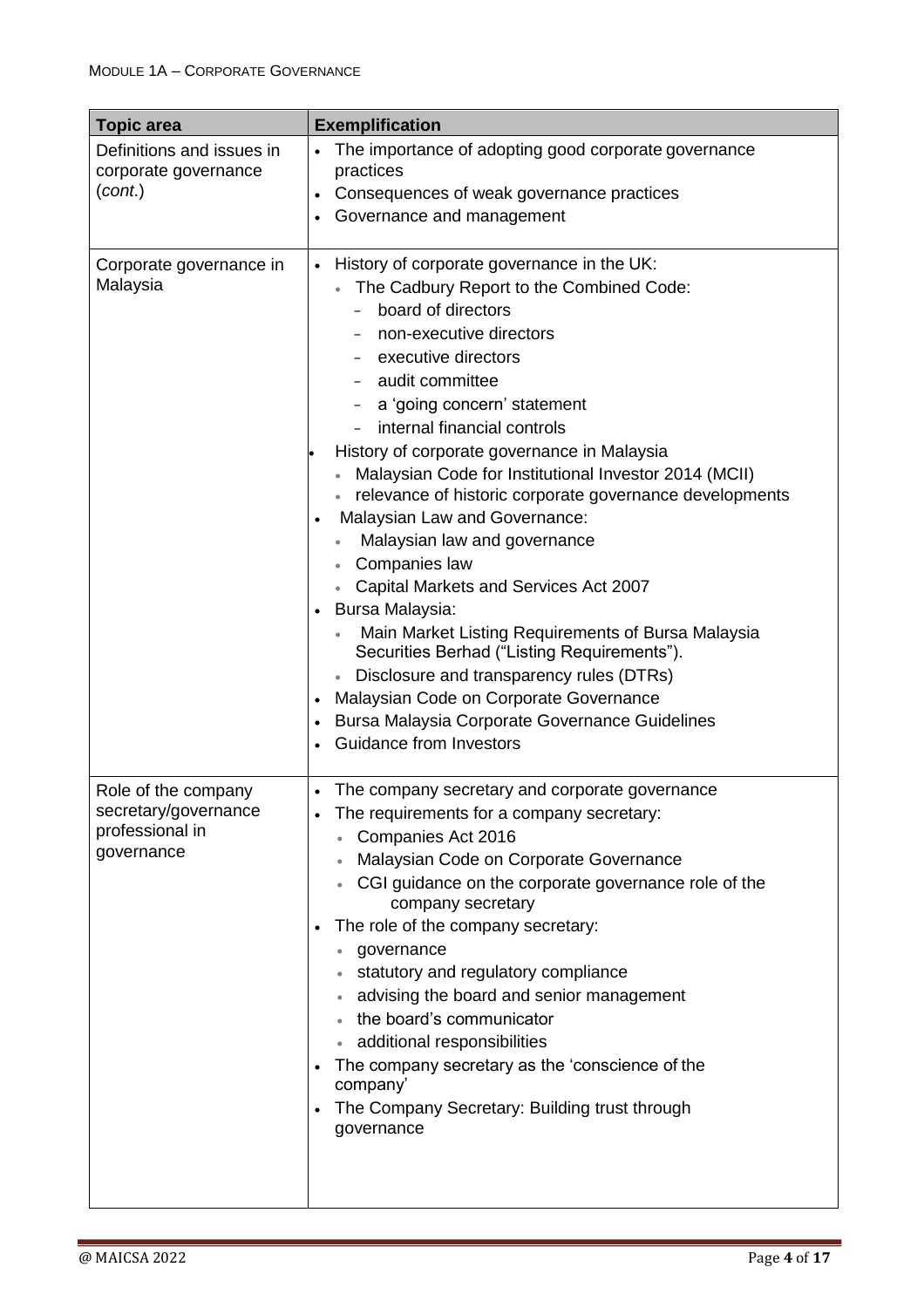| <b>Topic area</b>                                                                    | <b>Exemplification</b>                                                                                                                                                                                                                                                                                                                                                                                                                                                                                                                                                                                                                                                                                                                                                                                                                                                                                                                                                                                                                                                                                                                                                      |
|--------------------------------------------------------------------------------------|-----------------------------------------------------------------------------------------------------------------------------------------------------------------------------------------------------------------------------------------------------------------------------------------------------------------------------------------------------------------------------------------------------------------------------------------------------------------------------------------------------------------------------------------------------------------------------------------------------------------------------------------------------------------------------------------------------------------------------------------------------------------------------------------------------------------------------------------------------------------------------------------------------------------------------------------------------------------------------------------------------------------------------------------------------------------------------------------------------------------------------------------------------------------------------|
| Role of the company<br>secretary/governance<br>professional in<br>governance (cont.) | <b>Qualifications and skills:</b><br>Companies Act 2016<br>interpersonal skills<br>commercial and business acumen<br>Position in the organisation:<br>reporting line<br>remuneration<br>evaluation<br>Independence of the company secretary:<br>dual roles<br>Liability of the company secretary<br>In-house versus outsourced company secretary<br>reasons to outsource<br>reasons not to outsource                                                                                                                                                                                                                                                                                                                                                                                                                                                                                                                                                                                                                                                                                                                                                                        |
| Other governance issues                                                              | Corporate governance outside Malaysia<br>The USA and Sarbanes-Oxley Act 2002:<br>• role of the Investor Stewardship Group (ISG)<br>South Africa and the King Codes<br>Corporate governance frameworks in:<br>Germany<br>Japan<br>China<br>Scandinavia<br>The Netherlands<br>Governance in other sectors:<br>governance in the public sector:<br>Nolan's seven principles of public life<br>governance in the not-for-profit sector<br>Governance for family-controlled companies<br>Global principles of corporate governance:<br>G20/OECD Principles of Corporate Governance<br><b>Basel Corporate Governance Principles for Banks</b><br>International Corporate Governance Network (ICGN) principles<br>Quoted Companies Alliance (QCA) Corporate Governance<br><b>Code 2018</b><br>Key issues in corporate governance:<br>composition of boards<br>financial reporting<br>stakeholder relations<br>corporate culture<br>$\bullet$<br>social responsibility and sustainability<br>sexual harassment in the workplace<br>$\bullet$<br>remuneration of directors and senior executives<br>shareholder dialogue<br>performance of directors<br>risk management<br>$\bullet$ |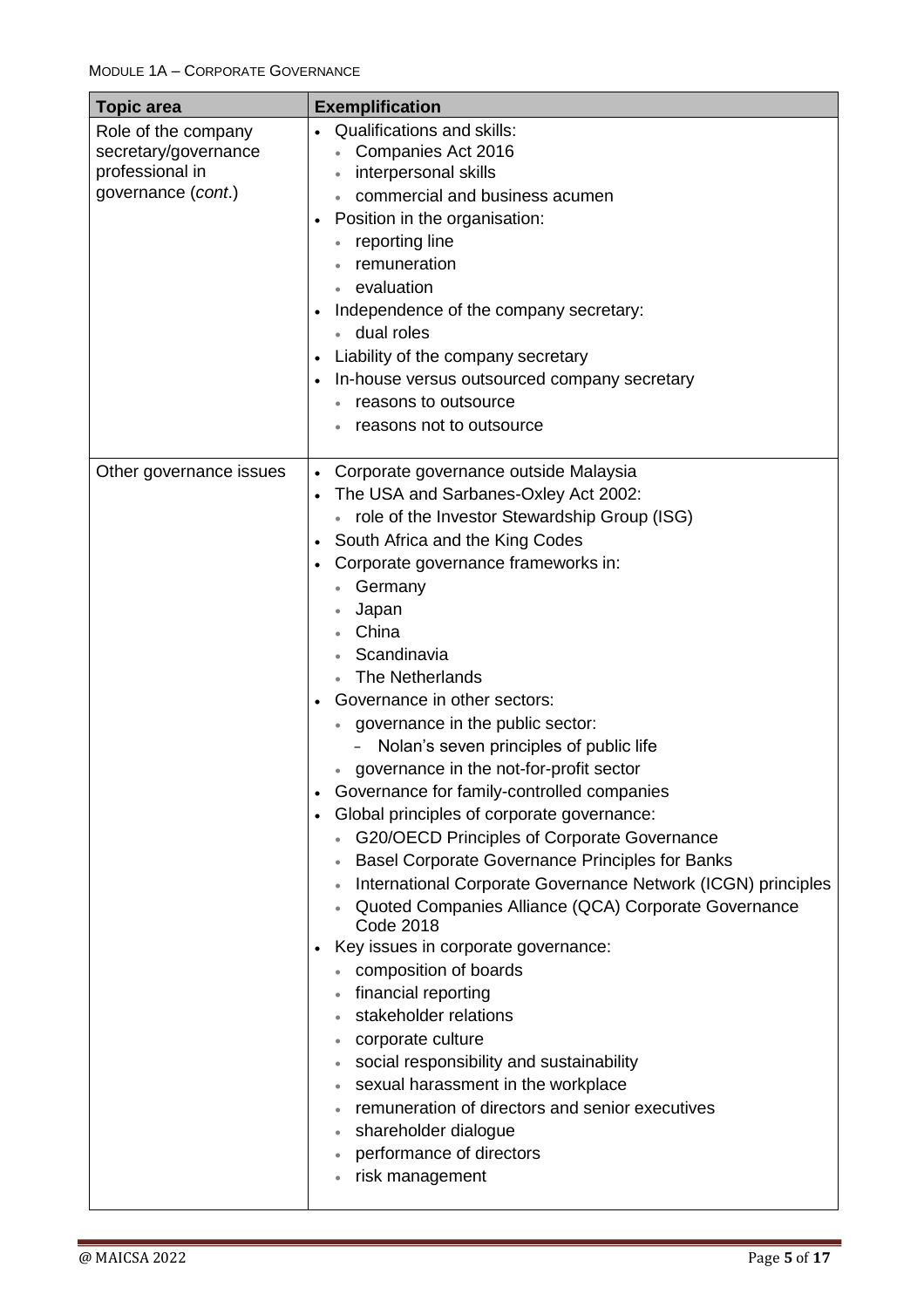| <b>Topic area</b>                  | <b>Exemplification</b>                                                                                                     |
|------------------------------------|----------------------------------------------------------------------------------------------------------------------------|
| Other governance<br>issues (cont.) | tax planning<br>technology and information governance<br>Corporate governance issues in developing and emerging<br>markets |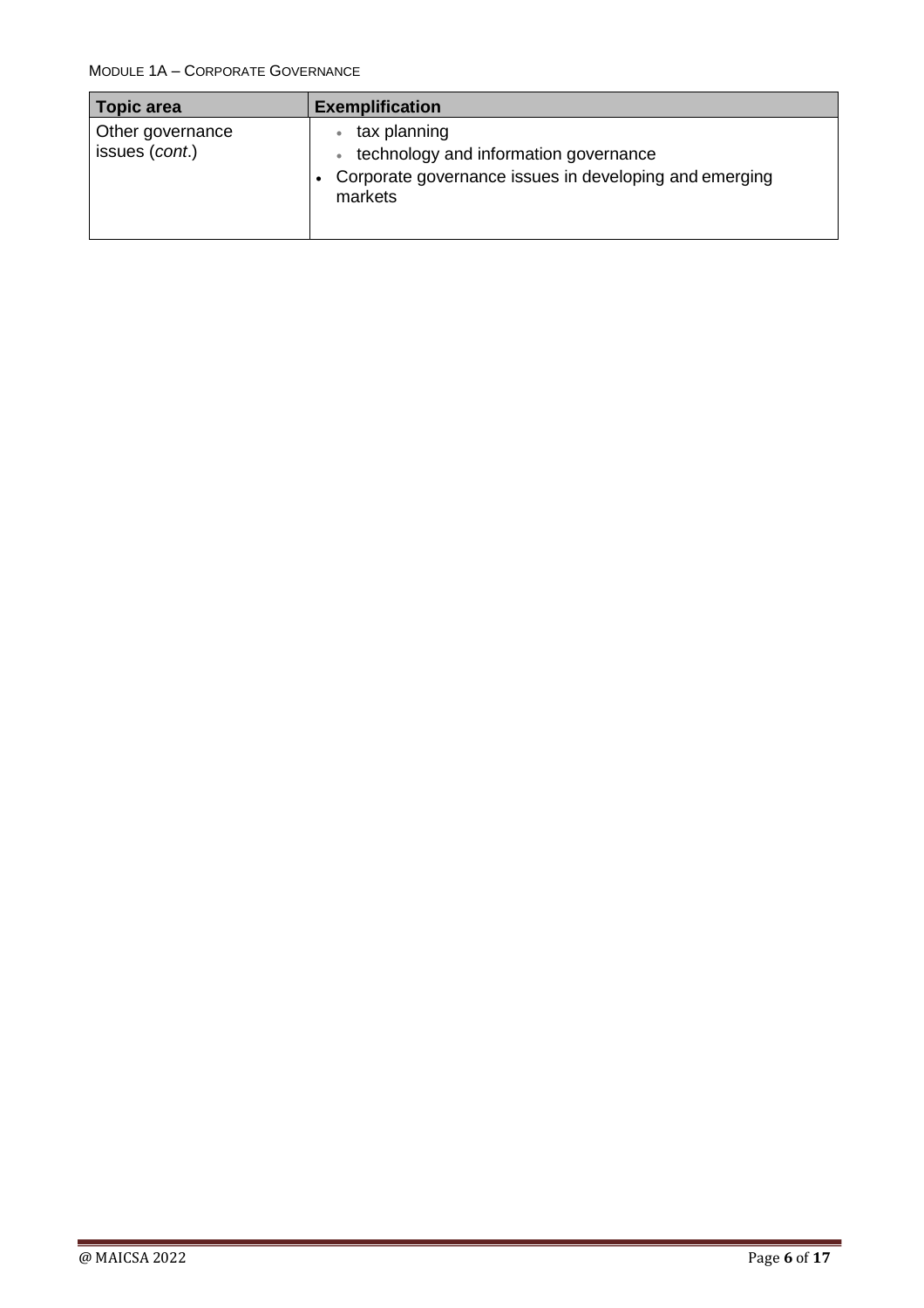## **Section B: The board of directors and leadership**

*30% - 60 Learning hours*

*LO.2: Be able to advise on the duties of the directors as well as the role, membership, composition and effectiveness of the board, within legal and regulatory frameworks and ethical standards.*

| <b>Topic area</b>     | <b>Potential content</b>                                                                                               |
|-----------------------|------------------------------------------------------------------------------------------------------------------------|
| Directors' duties and | Powers of directors:                                                                                                   |
| powers                | general management powers                                                                                              |
|                       | special powers                                                                                                         |
|                       | power to delegate                                                                                                      |
|                       | shareholders' reserve power to give directions                                                                         |
|                       | General duties of directors under the Companies Act 2016:<br>$\bullet$<br>common law and fiduciary duties of directors |
|                       | summary of the general duties of directors                                                                             |
|                       | consequences of a breach of the general duties                                                                         |
|                       | Duty to act within powers and for proper purposes                                                                      |
|                       | Duty to promote the success of the company:<br>٠                                                                       |
|                       | Company Act 2016 Fifth Schedule (Section 253)                                                                          |
|                       | <b>Part III Content of Business Review</b>                                                                             |
|                       | Duty to exercise independent judgement                                                                                 |
|                       | Duty to exercise reasonable skill, care and diligence:<br>$\bullet$                                                    |
|                       | delegation and the duty of skill and care                                                                              |
|                       | Duty to avoid conflicts of interest:<br>٠                                                                              |
|                       | managing conflicts of interest<br>$\bullet$                                                                            |
|                       | Duty not to accept benefits from third parties<br>Duty to declare interests in transactions:                           |
|                       | interests in proposed or existing transactions or                                                                      |
|                       | arrangement                                                                                                            |
|                       | declarations of interest                                                                                               |
|                       | related party transactions                                                                                             |
|                       | Who can bring an action for a breach of the general duties:<br>$\bullet$                                               |
|                       | derivative actions                                                                                                     |
|                       | Fraudulent and wrongful trading                                                                                        |
|                       | Directors' and officers' insurance:                                                                                    |
|                       | indemnities                                                                                                            |
|                       | funding of legal expenses                                                                                              |
| Role and membership   | Role of the board:<br>٠                                                                                                |
| of the board          | governance role under the Malaysian Code on Corporate                                                                  |
|                       | Governance                                                                                                             |
|                       | functions carried out through committees                                                                               |
|                       | critical management decisions                                                                                          |
|                       | matters required by law                                                                                                |
|                       | Matters reserved for the board<br>٠                                                                                    |
|                       | Composition of the board:                                                                                              |
|                       | balance of executive and non-executive directors                                                                       |
|                       | reporting on board composition                                                                                         |
|                       | Role of the chair:                                                                                                     |
|                       | duties and powers of the chair under the law                                                                           |
|                       | chair should be independent on appointment                                                                             |
|                       | the chair's time commitments                                                                                           |
|                       | appointment of the chair                                                                                               |
|                       | typical background and characteristics of a FTSE chair                                                                 |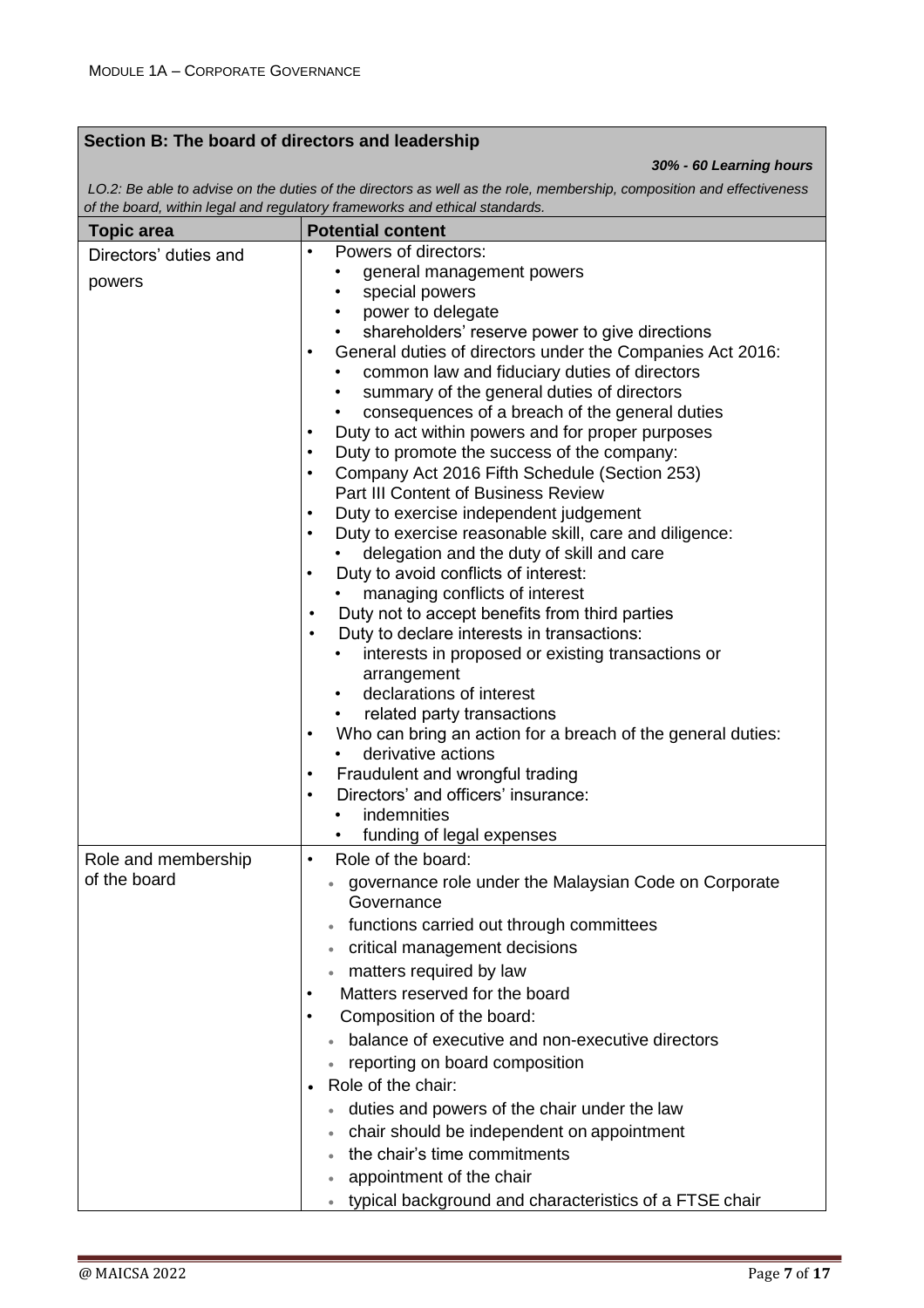| <b>Topic area</b>    |           | <b>Potential content</b>                                                    |
|----------------------|-----------|-----------------------------------------------------------------------------|
| Role and membership  | $\bullet$ | Role of the chief executive officer (CEO)                                   |
| of the board (cont.) | $\bullet$ | Separation of the roles of chair and CEO:                                   |
|                      |           | CEO should not become chair of the same company                             |
|                      |           | non-compliance with the MCCG on separation of the roles                     |
|                      |           | Role of other executive directors                                           |
|                      |           | Non-executive directors (NEDs) - role and independence:                     |
|                      |           | role of NEDs in transactions                                                |
|                      |           | independent non-executive directors                                         |
|                      |           | NEDs - effectiveness:                                                       |
|                      |           | time commitments                                                            |
|                      |           | lack of effective challenge                                                 |
|                      |           | delays in decision-making                                                   |
|                      |           | Senior independent director                                                 |
|                      |           | Board committees and NEDs                                                   |
|                      |           | Role of the corporate secretary:                                            |
|                      |           | governance role of the company secretary                                    |
|                      |           | appointment and removal of the secretary                                    |
|                      |           | reporting lines and remuneration                                            |
| Balance, composition | $\bullet$ | Board size:                                                                 |
| and succession       |           | requirements for a 'balanced board'                                         |
| planning             |           | requirements of the MCCG on composition                                     |
|                      |           | servicing board committees                                                  |
|                      |           | ability of the board to hold productive, constructive                       |
|                      |           | discussions and make prompt rational decisions                              |
|                      |           | Balance of skills, knowledge and experience                                 |
|                      | $\bullet$ | Diversity:                                                                  |
|                      |           | current MCCG principles and Guidance                                        |
|                      |           | gender diversity - Women on Boards review                                   |
|                      |           | ethnic diversity                                                            |
|                      |           | recruiting non-executives from diverse backgrounds                          |
|                      |           | reporting on diversity                                                      |
|                      |           | diversity policy disclosures under the DTRs                                 |
|                      | $\bullet$ | Nomination committee:                                                       |
|                      |           | membership of the nomination committee                                      |
|                      |           | role of the nomination committee                                            |
|                      |           | description of the work of the nomination committee in the<br>annual report |
|                      |           | Appointments to the board:                                                  |
|                      |           | led by the nomination committee                                             |
|                      |           | appointment process                                                         |
|                      |           | time commitments                                                            |
|                      |           | inspection of service contracts and terms of appointment                    |
|                      |           | Accepting an offer of appointment                                           |
|                      |           | Succession planning:                                                        |
|                      |           | succession planning in the MCCG                                             |
|                      |           | what succession plans should cover                                          |
|                      |           | overseeing the development of a diverse pipeline<br>$\bullet$               |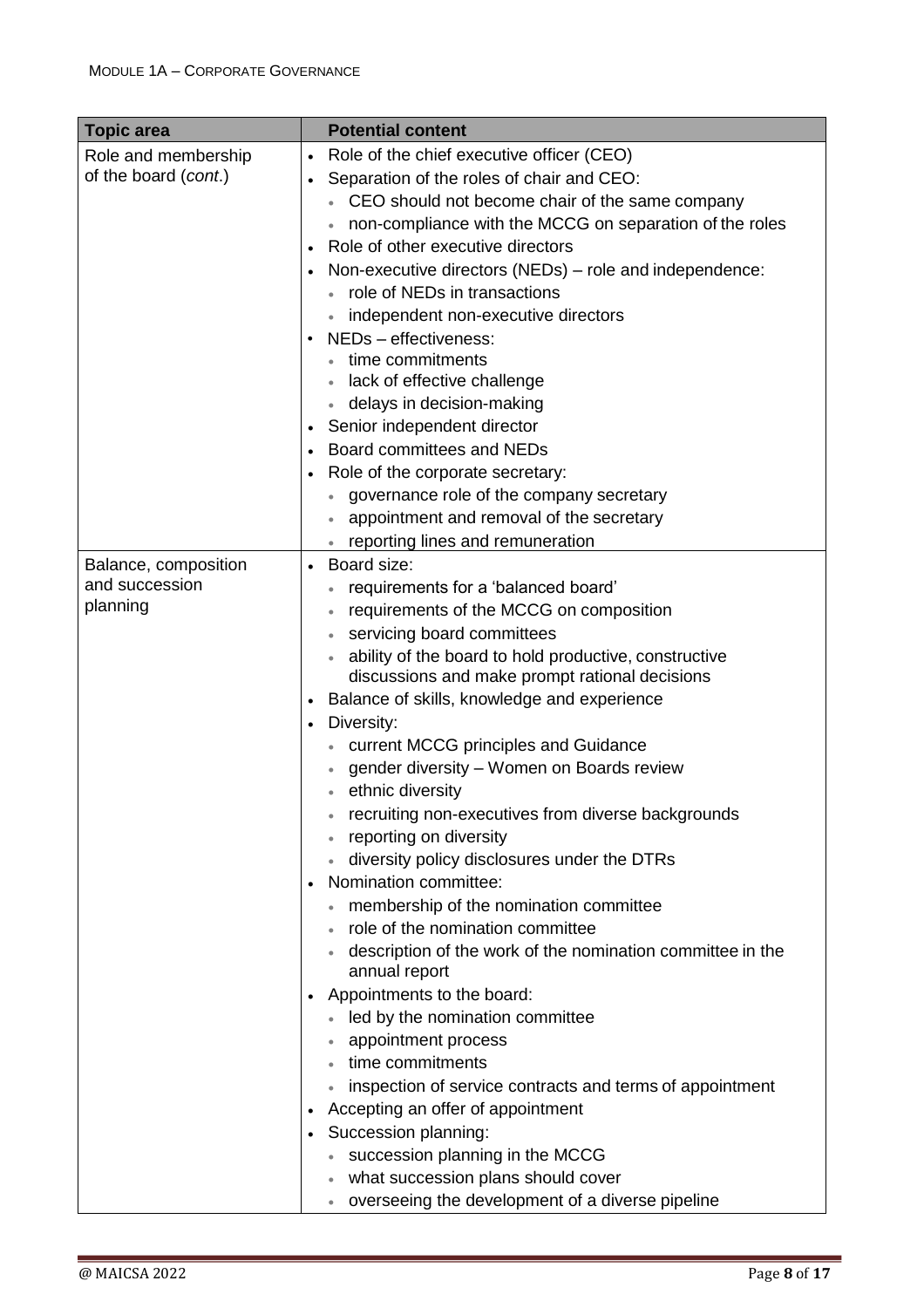| <b>Topic area</b>          | <b>Exemplification</b>                                                                                                                                                                                                                                                                                                                                                                                                |
|----------------------------|-----------------------------------------------------------------------------------------------------------------------------------------------------------------------------------------------------------------------------------------------------------------------------------------------------------------------------------------------------------------------------------------------------------------------|
| Balance, composition       | reporting on succession planning                                                                                                                                                                                                                                                                                                                                                                                      |
| and succession             | Refreshing board membership                                                                                                                                                                                                                                                                                                                                                                                           |
| planning (cont.)           | Annual re-election:                                                                                                                                                                                                                                                                                                                                                                                                   |
|                            | <b>MCCG</b> requirements                                                                                                                                                                                                                                                                                                                                                                                              |
|                            | biographical details                                                                                                                                                                                                                                                                                                                                                                                                  |
| <b>Board effectiveness</b> | Bursa Malaysia Corporate Governance Guidelines on Board<br><b>Effectiveness</b>                                                                                                                                                                                                                                                                                                                                       |
|                            | Regular meetings                                                                                                                                                                                                                                                                                                                                                                                                      |
|                            | Decision-making processes:                                                                                                                                                                                                                                                                                                                                                                                            |
|                            | dynamics at board meetings                                                                                                                                                                                                                                                                                                                                                                                            |
|                            | Supply of information:                                                                                                                                                                                                                                                                                                                                                                                                |
|                            | board packs                                                                                                                                                                                                                                                                                                                                                                                                           |
|                            | other information                                                                                                                                                                                                                                                                                                                                                                                                     |
|                            | Board portals, electronic board papers and virtual meetings                                                                                                                                                                                                                                                                                                                                                           |
|                            | Use of social media by boards                                                                                                                                                                                                                                                                                                                                                                                         |
|                            | Corporate culture:                                                                                                                                                                                                                                                                                                                                                                                                    |
|                            | how corporate culture is reflected in the MCCG                                                                                                                                                                                                                                                                                                                                                                        |
|                            | monitoring culture                                                                                                                                                                                                                                                                                                                                                                                                    |
|                            | <b>Business ethics</b>                                                                                                                                                                                                                                                                                                                                                                                                |
|                            | The role of the company secretary in building an ethical culture:<br>speaking out against bad governance and unethical<br>behaviour<br>ensuring the board sets standards of ethical business<br>developing a code of ethics:<br>contents of a code of ethics<br>communicating the expected standards of ethical behavior<br>alerting board management to the professional ethical<br>standards of advisers and others |
|                            | ensuring compliance with values and code of ethics is<br>monitored and breaches are reported to the board<br>ensuring ethical values and code of ethics are reviewed<br>ensuring the board approves and monitors implementation<br>of whistleblowing policies and procedures<br>Independent professional advice:                                                                                                      |
|                            | independent advice for board committees                                                                                                                                                                                                                                                                                                                                                                               |
|                            | Performance evaluation:                                                                                                                                                                                                                                                                                                                                                                                               |
|                            | general guidance                                                                                                                                                                                                                                                                                                                                                                                                      |
|                            | externally facilitated board evaluations                                                                                                                                                                                                                                                                                                                                                                              |
|                            | internal evaluations                                                                                                                                                                                                                                                                                                                                                                                                  |
|                            | what should be evaluated                                                                                                                                                                                                                                                                                                                                                                                              |
|                            | role of the company secretary/governance professional                                                                                                                                                                                                                                                                                                                                                                 |
|                            | Induction and professional development:                                                                                                                                                                                                                                                                                                                                                                               |
|                            | CGI guidance on induction                                                                                                                                                                                                                                                                                                                                                                                             |
|                            | professional development                                                                                                                                                                                                                                                                                                                                                                                              |
|                            | encouraging senior executives to taking up non-executive<br>posts                                                                                                                                                                                                                                                                                                                                                     |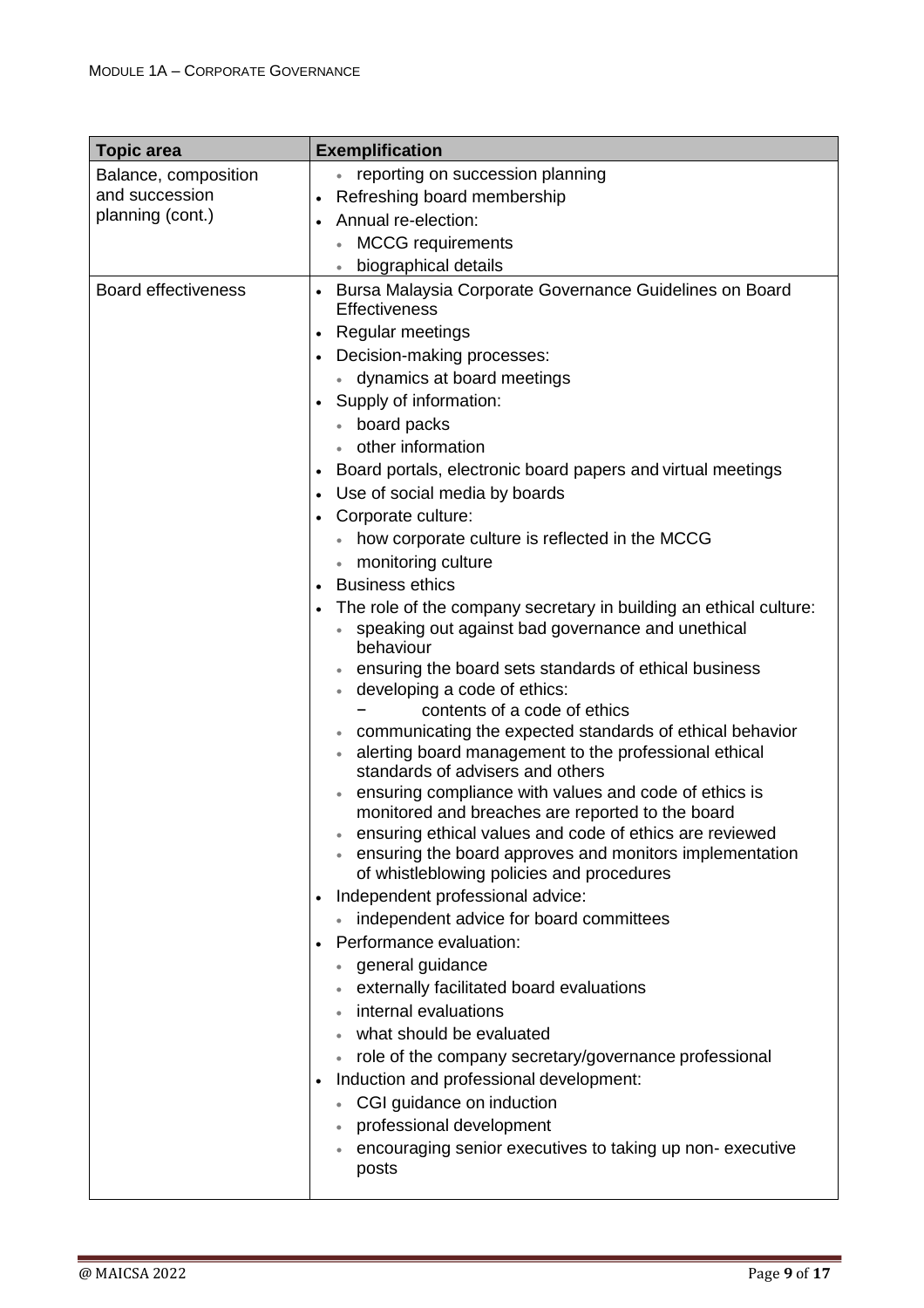#### **Section C: Disclosure, corporate social responsibility and stakeholders**

*25% – 50 Learning hours*

*LO.3: Be able to apply the concepts of disclosure (including accountability, audit and transparency), corporate social responsibility and stakeholder engagement.*

| <b>Topic area</b>         | <b>Exemplification</b>                                                                                           |
|---------------------------|------------------------------------------------------------------------------------------------------------------|
| Financial reporting to    | <b>Financial and reporting</b><br>$\bullet$                                                                      |
| shareholders and external | Requirements for financial reporting:<br>$\bullet$                                                               |
| audit                     | Companies Act 2016                                                                                               |
|                           | Listing, Disclosure Guidance and Transparency Rules                                                              |
|                           | Standards                                                                                                        |
|                           | Malaysian Code on Corporate Governance                                                                           |
|                           | Investor confidence in financial reporting:                                                                      |
|                           | BMLR review of corporate reporting                                                                               |
|                           | BMLR: A matter of principles: The Future of Corporate<br>Reporting                                               |
|                           | Role of the board in financial reporting                                                                         |
|                           | Role of the company secretary/governance professional in<br>financial reporting                                  |
|                           | Audit committee requirements:                                                                                    |
|                           | • requirements for an audit committee                                                                            |
|                           | • composition of the audit committee                                                                             |
|                           | Role and responsibility of the audit committee<br>$\bullet$                                                      |
|                           | Meetings of the audit committee<br>$\bullet$                                                                     |
|                           | Audit committee relationship with the board<br>$\bullet$                                                         |
|                           | Audit committee relationship with shareholders                                                                   |
|                           | Audit committee report<br>$\bullet$                                                                              |
|                           | Role of the company secretary/governance professional in                                                         |
|                           | relation to the audit committee                                                                                  |
|                           | <b>External auditor:</b>                                                                                         |
|                           | • auditor's liability to third parties                                                                           |
|                           | • criminal liability of auditors                                                                                 |
|                           | Role of the external auditor                                                                                     |
|                           | Auditor independence:<br>$\bullet$                                                                               |
|                           | • threats to auditor independence                                                                                |
|                           | measures to protect auditor independence                                                                         |
|                           | Non-audit services:                                                                                              |
|                           | Restrictions                                                                                                     |
|                           | By-Laws (on Professional Ethics, Conduct and Practice)                                                           |
|                           | by the Malaysian Institute of Accountants ("MIA")                                                                |
|                           | role of the audit committee                                                                                      |
|                           | Auditor rotation:                                                                                                |
|                           | rotation of audit partner                                                                                        |
|                           | rotation of audit firm                                                                                           |
|                           | The report of A Guide to Understanding Auditing and Assurance:<br>$\bullet$<br><b>Malaysian Listed Companies</b> |
|                           | Audit and Guidance on Effective Audit and Risk Management<br>$\bullet$                                           |
|                           | Restoring trust in audit and corporate governance<br>$\bullet$                                                   |
|                           | Role of the company secretary/governance professional in relation                                                |
|                           | to external auditors                                                                                             |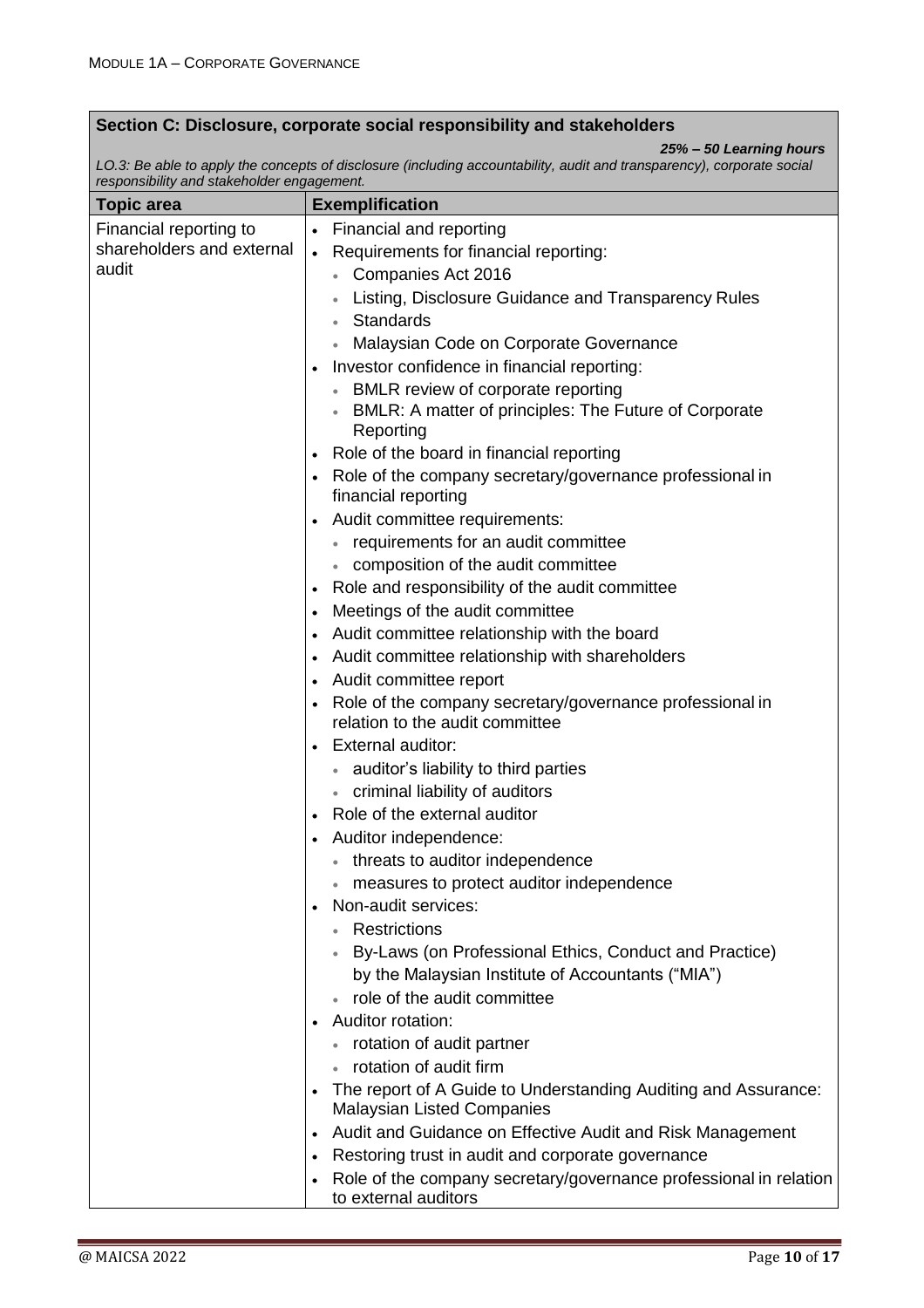| <b>Topic area</b>  | <b>Exemplification</b>                                                                                                              |
|--------------------|-------------------------------------------------------------------------------------------------------------------------------------|
| Corporate social   | Definition of corporate social responsibility (CSR):                                                                                |
| responsibility and | corporate citizenship defined                                                                                                       |
| stakeholders       | sustainability defined                                                                                                              |
|                    | ESG (environmental, social and governance) defined                                                                                  |
|                    | History of CSR                                                                                                                      |
|                    | <b>Business case for CSR:</b>                                                                                                       |
|                    | organisations                                                                                                                       |
|                    | governments and bilateral organisations                                                                                             |
|                    | investors                                                                                                                           |
|                    | shareholder trade associations                                                                                                      |
|                    | 'greenwashing'                                                                                                                      |
|                    | impact of the millennial generation                                                                                                 |
|                    | Categories of CSR activity:                                                                                                         |
|                    | creating CSR partnerships                                                                                                           |
|                    | • CSR frameworks:                                                                                                                   |
|                    | UN Guiding Principles on Business and Human Rights                                                                                  |
|                    | <b>UN Global Compact</b>                                                                                                            |
|                    | <b>SIGMA Project</b>                                                                                                                |
|                    | <b>Equator Principles</b><br>$\bullet$                                                                                              |
|                    | <b>OECD Guidelines for Multinational Enterprises:</b>                                                                               |
|                    | <b>Measuring CSR initiatives:</b>                                                                                                   |
|                    | CSR and senior executive remuneration                                                                                               |
|                    | sustainable development goals                                                                                                       |
|                    | <b>CSR benchmarking</b>                                                                                                             |
|                    | Dow Jones Sustainability Indexes (DJSI)<br>٠                                                                                        |
|                    | FTSE4Good Indexes<br>$\bullet$                                                                                                      |
|                    | Business in the Community (BITC) Responsible Business<br>$\bullet$                                                                  |
|                    | Tracker                                                                                                                             |
|                    | Integrated thinking                                                                                                                 |
|                    | Advising the board on being socially responsible                                                                                    |
|                    | Engagement with stakeholders:<br>ways to engage with stakeholders                                                                   |
|                    | engagement with the workforce                                                                                                       |
|                    | CGI and The Investment Association: The Stakeholder Voice in                                                                        |
|                    | <b>Board Decision Making</b>                                                                                                        |
|                    | Role of the company secretary/governance professional in                                                                            |
|                    | stakeholder engagement:                                                                                                             |
|                    | explaining to the board the business case for stakeholder                                                                           |
|                    | engagement                                                                                                                          |
|                    | assisting the board with stakeholder engagement<br>٠                                                                                |
|                    | advising the board on reporting on stakeholder engagement<br>alerting the board and/or management to opportunities and<br>$\bullet$ |
|                    | risks associated with stakeholder engagements                                                                                       |
|                    | advising the board on the setting up of a committee<br>responsible for stakeholder issues                                           |
|                    |                                                                                                                                     |
|                    |                                                                                                                                     |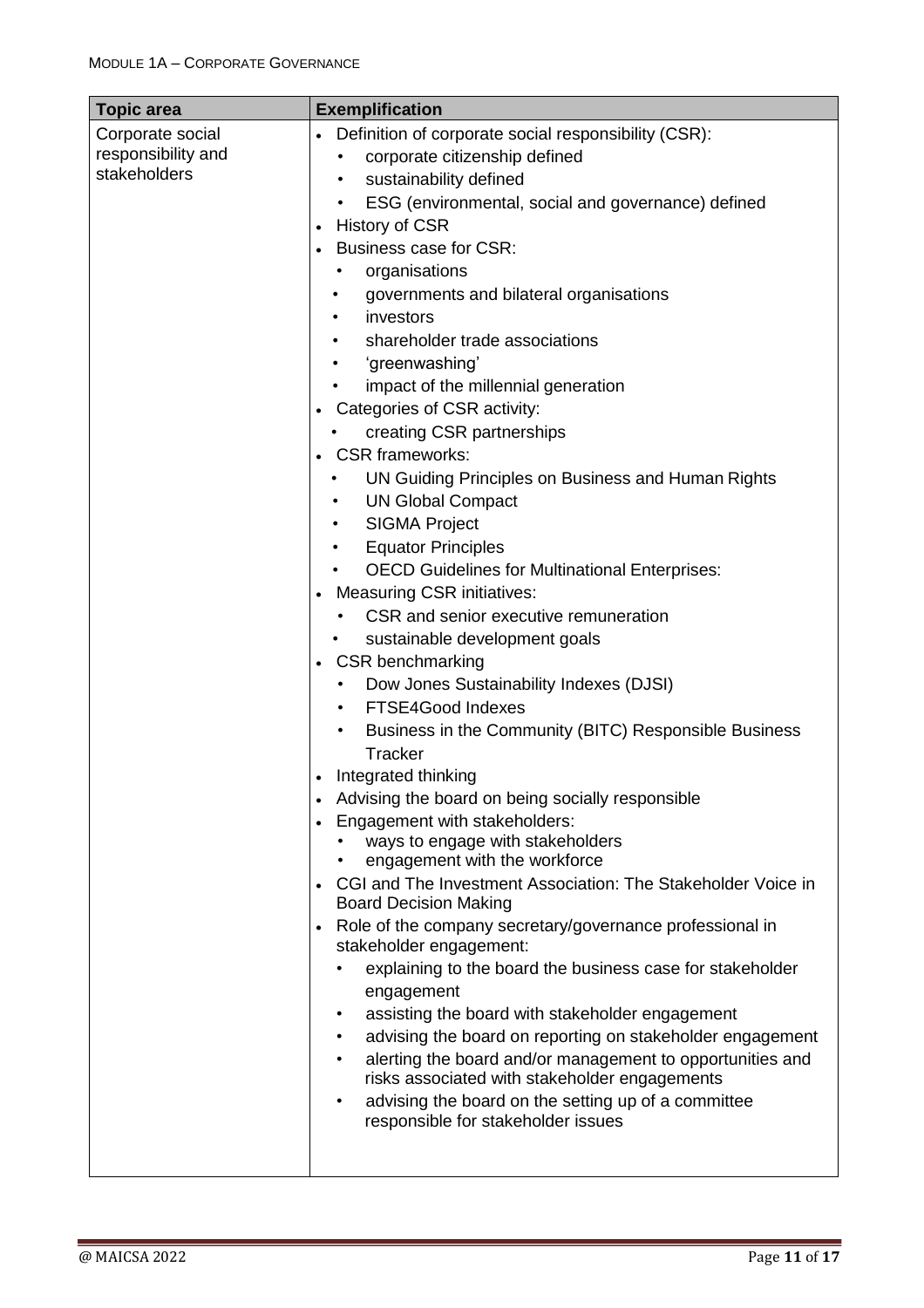| <b>Topic area</b>                                                                                    | <b>Exemplification</b>                                                                                                                                                                                                                                                                                                                                                                                                                                                                                                                                                                                                                                                                                                                                                                                                                                                                                                                                                                                                          |
|------------------------------------------------------------------------------------------------------|---------------------------------------------------------------------------------------------------------------------------------------------------------------------------------------------------------------------------------------------------------------------------------------------------------------------------------------------------------------------------------------------------------------------------------------------------------------------------------------------------------------------------------------------------------------------------------------------------------------------------------------------------------------------------------------------------------------------------------------------------------------------------------------------------------------------------------------------------------------------------------------------------------------------------------------------------------------------------------------------------------------------------------|
| Reporting on non -<br>financial issues,<br>including corporate<br>social responsibility<br>reporting | Non-financial reporting:<br>$\bullet$<br>narrative reporting<br>corporate governance report<br>$\bullet$<br>Sustainability reporting<br>CSR reporting and the law:<br>Companies Act 2016 (Part II Content of business review)<br>Bursa Malaysia: Sustainability Reporting Guide<br>Drivers for voluntary CSR reporting<br>Triple bottom line reporting<br>Integrated reporting:<br>the importance of 'integrated thinking'<br>responding to stakeholder issues<br>difference between sustainability reports and<br>integrated reports<br><b>Global Reporting Initiative (GRI)</b><br><b>GRI Universal Standards</b><br>topic-specific GRI Standards<br><b>Sustainability Accounting Standards Board (SASB)</b><br>International Integrated Reporting Council (IIRC) reporting<br>framework<br><b>Corporate Reporting Dialogue</b><br>Climate change reporting<br>Moves to single reporting standard<br>External assurance<br>Environmental Profit & Loss Accounts (EP&L)<br>The governance professional's role in CSR reporting |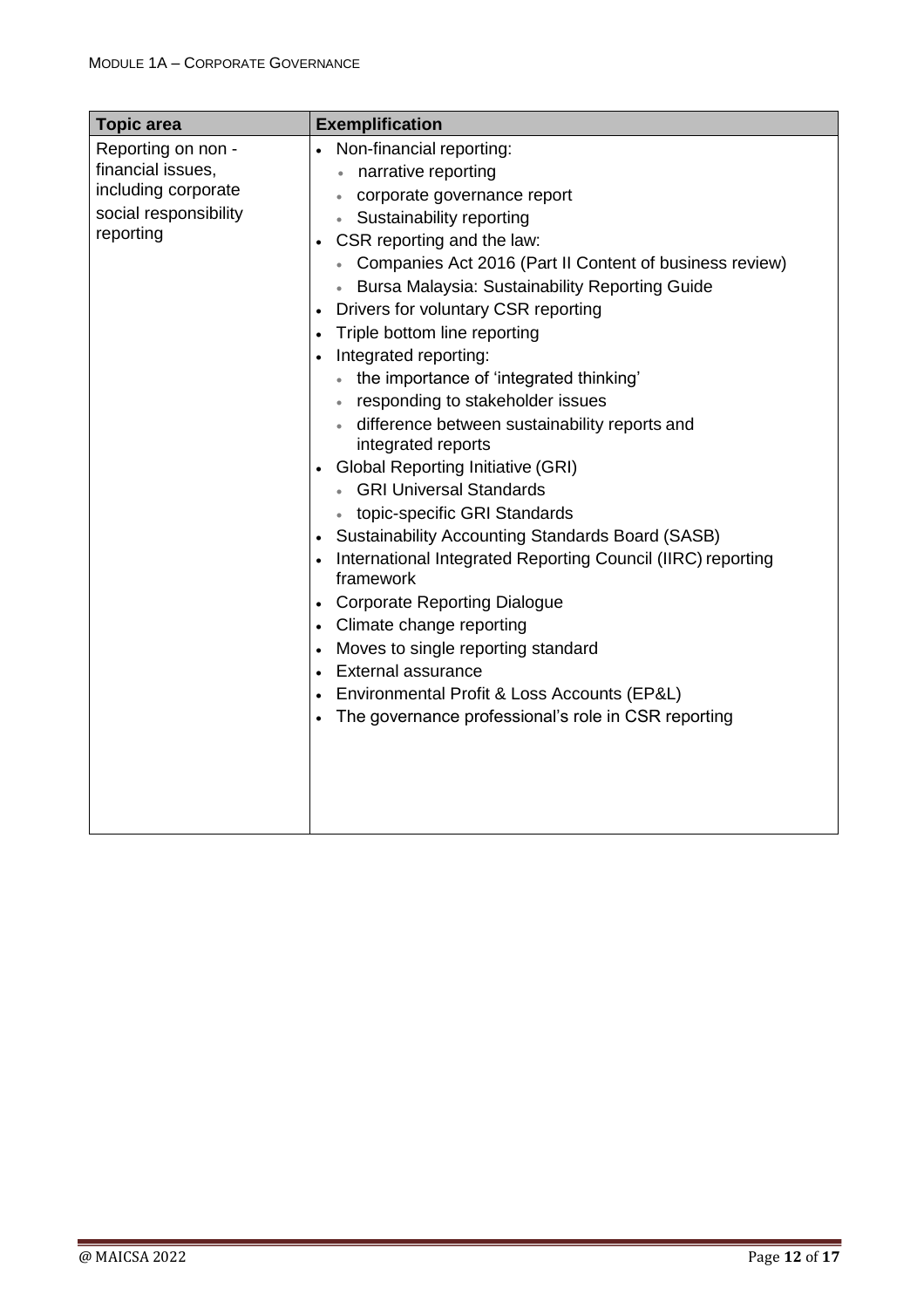### **Section D: Risk management and internal control**

*10% – 20 Learning hours*

*LO.4: Be able to critically appraise and apply corporate governance principles and best practices in risk management for the board in the employing or client organisation*

| <b>Topic area</b>                        | <b>Exemplification</b>                                                              |
|------------------------------------------|-------------------------------------------------------------------------------------|
| Systems of risk                          | Corporate governance, risk and internal controls:                                   |
| management and                           | relevance of risk management and internal control systems                           |
| internal control                         | for corporate governance                                                            |
|                                          | Malaysian Code on Corporate Governance                                              |
|                                          | Guide Pull-out II Guidance on Effective Audit and Risk                              |
|                                          | Management                                                                          |
|                                          | Risk:<br>$\bullet$                                                                  |
|                                          | • business risk versus governance risk                                              |
|                                          | Internal controls:                                                                  |
|                                          | internal control risks                                                              |
|                                          | Elements of a risk management and internal control system:                          |
|                                          | • Committee of Sponsoring Organizations of the<br><b>Treadway Commission (COSO)</b> |
|                                          |                                                                                     |
|                                          | Developing a risk management system:<br>• risk identification                       |
|                                          | risk categories                                                                     |
|                                          | methods of identifying risk<br>$\bullet$                                            |
|                                          | risk assessment                                                                     |
|                                          | risk response<br>$\bullet$                                                          |
|                                          | selecting a response                                                                |
|                                          | risk monitoring                                                                     |
|                                          | • risk reporting                                                                    |
|                                          | Benefits of risk management                                                         |
|                                          | Role of the board in risk management and internal control                           |
|                                          | Common failure of boards<br>$\bullet$                                               |
|                                          | Long-term viability statement                                                       |
|                                          | Corporate sustainability                                                            |
|                                          | Advising the board on planning for sustainability                                   |
|                                          |                                                                                     |
| Risk structures,<br>policies, procedures | Structures:<br>$\bullet$                                                            |
| and compliance                           | board committees                                                                    |
|                                          | risk management committee<br>internal audit                                         |
|                                          |                                                                                     |
|                                          | Governance players:<br>• company secretary/governance professional role             |
|                                          | CEO role                                                                            |
|                                          | • chief risk officer (CRO) role                                                     |
|                                          | internal auditors' role                                                             |
|                                          | Policies and procedures:                                                            |
|                                          | • risk policy and manual                                                            |
|                                          | procedure for monitoring and reviewing risk management                              |
|                                          | and internal control systems                                                        |
|                                          | • Whistleblowing:                                                                   |
|                                          | introducing a whistleblowing procedure                                              |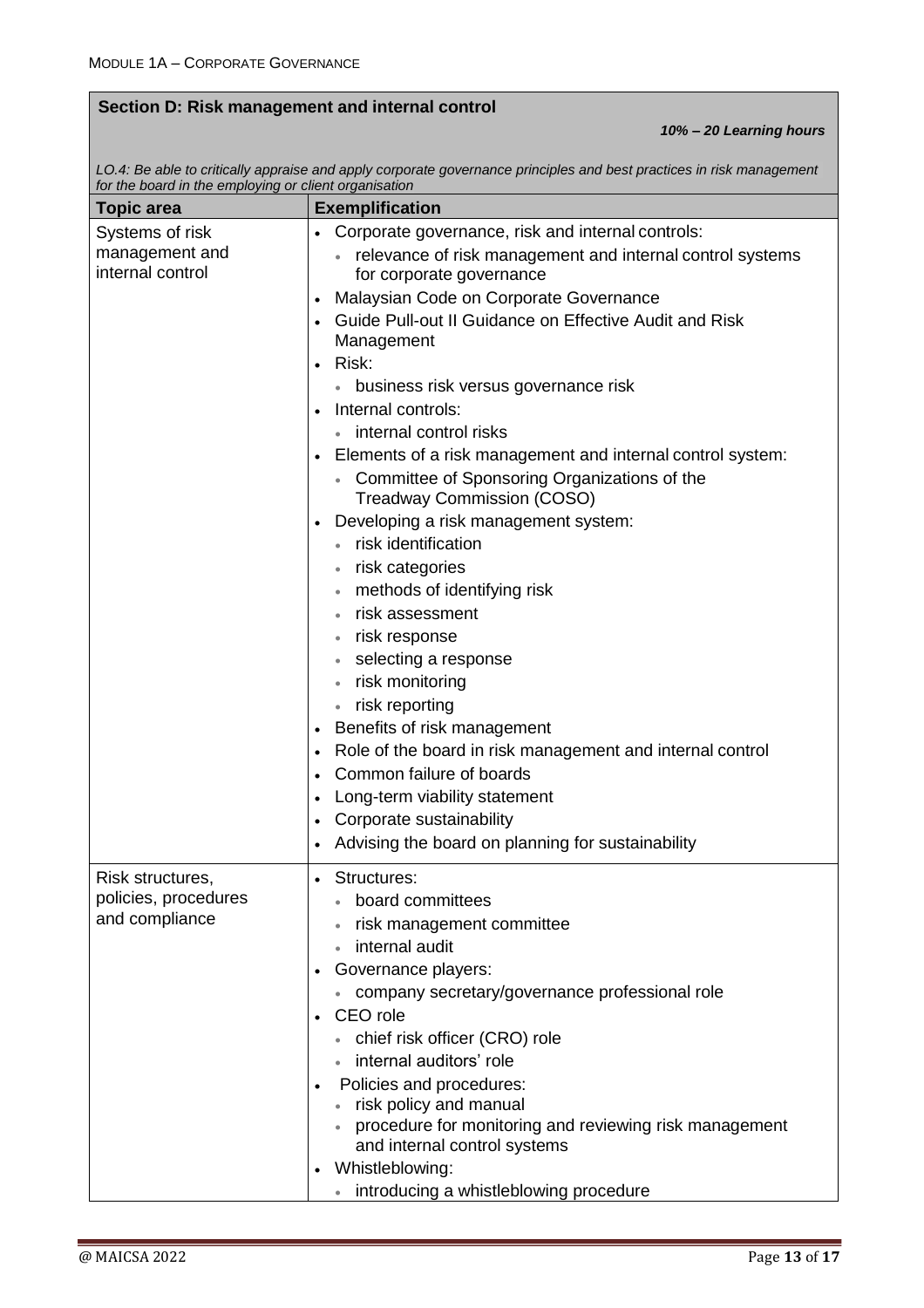| <b>Topic area</b>                                                     | <b>Exemplification</b>                                                                                                                                                                                                                                                                                   |
|-----------------------------------------------------------------------|----------------------------------------------------------------------------------------------------------------------------------------------------------------------------------------------------------------------------------------------------------------------------------------------------------|
| Risk structures,<br>policies, procedures<br>and compliance<br>(cont.) | questions for boards<br>Cybersecurity:<br>market abuse regulation<br>Personal Data Protection Act 2010 ("PDPA")<br>Governance of information<br>Disaster recovery plans<br>Malaysian Anti-Corruption Commission Act 2009<br>Conflict prevention and resolution<br>Senior executive remuneration and risk |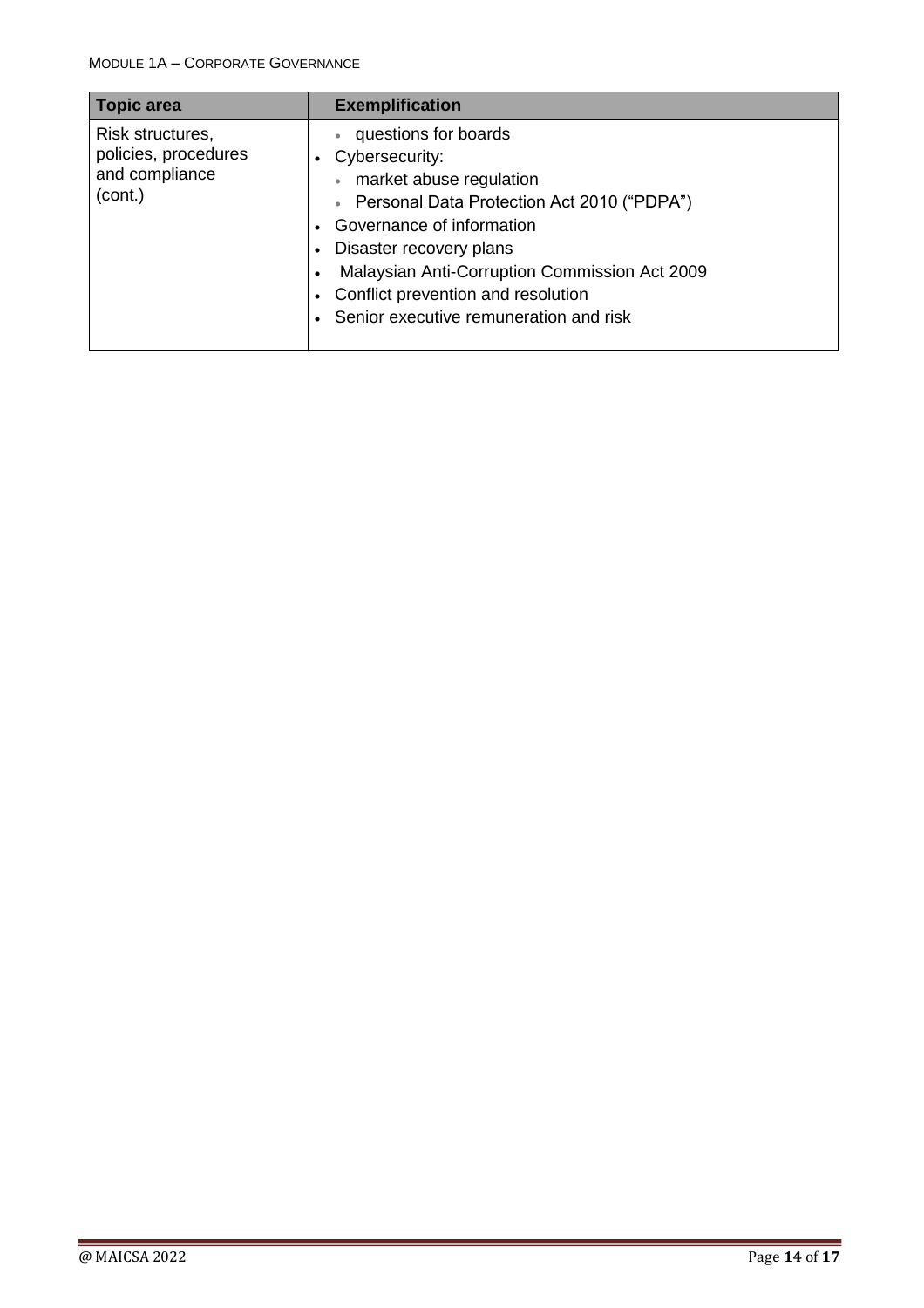### **Section E: Shareholder rights, shareholder engagement and directors' remuneration**

#### *10% – 20 Learning hours*

*LO.5: Be able to exercise appropriate judgment in the use of professional knowledge and skills to the resolution of practical issues and problems in the proper governance of an organization, including shareholder engagement and directors' remuneration.*

| <b>Topic area</b>       | <b>Exemplification</b>                                               |
|-------------------------|----------------------------------------------------------------------|
| Shareholders rights and | Definitions<br>$\bullet$                                             |
| engagement              | Separation of ownership and control                                  |
|                         | Powers and rights:                                                   |
|                         | sources                                                              |
|                         | shareholder rights                                                   |
|                         | Common abuses of shareholder rights:                                 |
|                         | market abuse and insider dealing                                     |
|                         | insider dealing: criminal offence:                                   |
|                         | disclosure of inside information                                     |
|                         | insider lists and control of inside information                      |
|                         | dealings by directors and persons discharging                        |
|                         | managerial responsibilities (PDMRs)                                  |
|                         | dealing code and policy                                              |
|                         | dilution                                                             |
|                         | tunnelling                                                           |
|                         | related party transactions                                           |
|                         | Anonymity of shareholders                                            |
|                         | Institutional shareholder responsibilities                           |
|                         | <b>CGI Shareholder Engagement</b>                                    |
|                         | shareholder activism                                                 |
|                         | Malaysian Code for Institutional Investors 2014 (MCII):<br>$\bullet$ |
|                         | principles and guidance                                              |
|                         | Shareholder representative bodies:                                   |
|                         | <b>Investment Association</b>                                        |
|                         | international shareholder advisory bodies                            |
|                         | Responsible investment versus socially responsible<br>investment:    |
|                         | pursuing a socially responsible investment (SRI) strategy            |
|                         |                                                                      |
| Board engagement with   | Shareholder engagement                                               |
| shareholders            | • CGI guidance on engagement                                         |
|                         | <b>Annual General Meetings (AGMs)</b><br>$\bullet$                   |
|                         | <b>Hybrid and virtual AGMs</b>                                       |
|                         | <b>AGM</b> trends                                                    |
|                         | Electronic communication:                                            |
|                         | • shareholder communications                                         |
|                         | • CGI guidance on electronic communications                          |
|                         | Best Practice Guide - AGMs - MAICSA                                  |
|                         |                                                                      |
|                         |                                                                      |
|                         |                                                                      |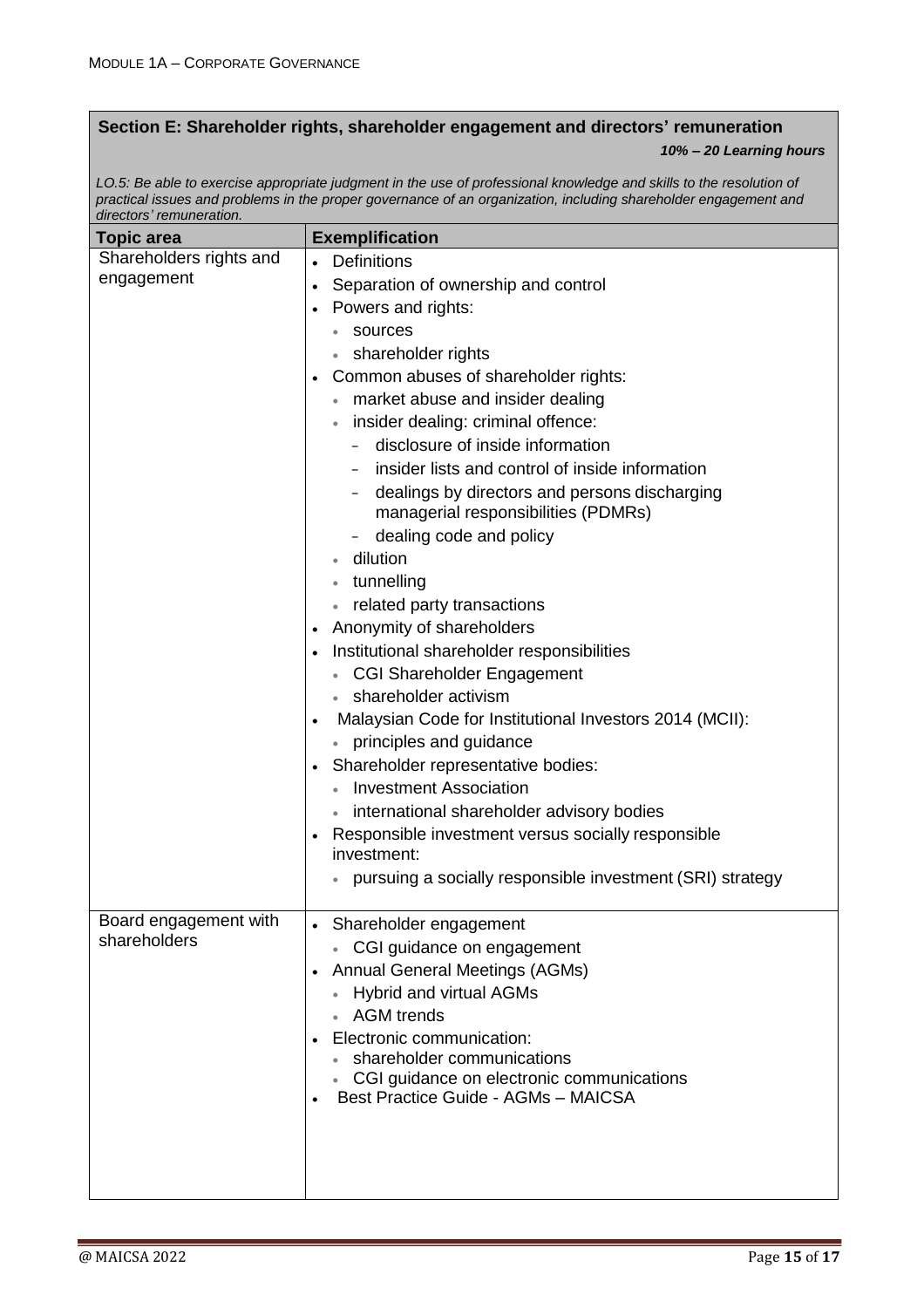| <b>Topic area</b>         |           | <b>Exemplification</b>                                        |
|---------------------------|-----------|---------------------------------------------------------------|
| Remuneration of directors | $\bullet$ | Remuneration as a corporate governance issue:                 |
| and senior executives     |           | importance of remuneration of directors                       |
|                           |           | overview of the governance framework on directors'            |
|                           |           | remuneration in Malaysia                                      |
|                           |           | Elements of remuneration for executive directors and senior   |
|                           |           | executives:                                                   |
|                           |           | components of executive remuneration                          |
|                           |           | short-term performance-based incentives                       |
|                           |           | long-term incentives: share options                           |
|                           |           | long-term incentives: grants of shares ('performance shares') |
|                           |           | long-term incentive scheme performance measures               |
|                           |           | problems with linking rewards to performance                  |
|                           |           | the use of benchmarks                                         |
|                           |           | drawbacks of share option schemes                             |
|                           |           | MCCG principles and guidance on remuneration:                 |
|                           |           | • no director should be involved in deciding their own        |
|                           |           | remuneration outcome                                          |
|                           |           | levels of remuneration                                        |
|                           |           | performance-related remuneration                              |
|                           | $\bullet$ | Remuneration committee:                                       |
|                           |           | membership of the remuneration committee                      |
|                           |           | duties of the remuneration committee                          |
|                           |           | delegated powers or recommendations to the board              |
|                           |           | consultation with shareholders                                |
|                           |           | remuneration consultants                                      |
|                           |           | conduct for remuneration consultants                          |
|                           |           | • remuneration committee report                               |
|                           | $\bullet$ | Directors' remuneration report                                |
|                           |           | Directors' remuneration policy:                               |
|                           |           | general requirements regarding remuneration policy            |
|                           |           | contents of directors' remuneration policy                    |
|                           |           | Annual remuneration report:                                   |
|                           |           | advisory vote on the annual remuneration report               |
|                           |           | content of the annual remuneration report                     |
|                           |           | Annual remuneration reports in practice                       |
|                           |           | Compensation for loss of office and rewards for failure:      |
|                           |           | • length of service contracts                                 |
|                           |           | disclosure of unexpired contract term in the annual report    |
|                           |           | use of discretion                                             |
|                           |           | malus and clawback provisions                                 |
|                           |           | Listing Rule provisions on long-term incentive schemes:       |
|                           |           | requirement for shareholder approval                          |
|                           |           | prohibition on discounted share options                       |
|                           |           | Non-executive remuneration                                    |
|                           |           | procedure for setting NED fees                                |
|                           |           | levels of NED fees                                            |
|                           |           | additional fees                                               |
|                           |           | performance-related awards for NEDs                           |